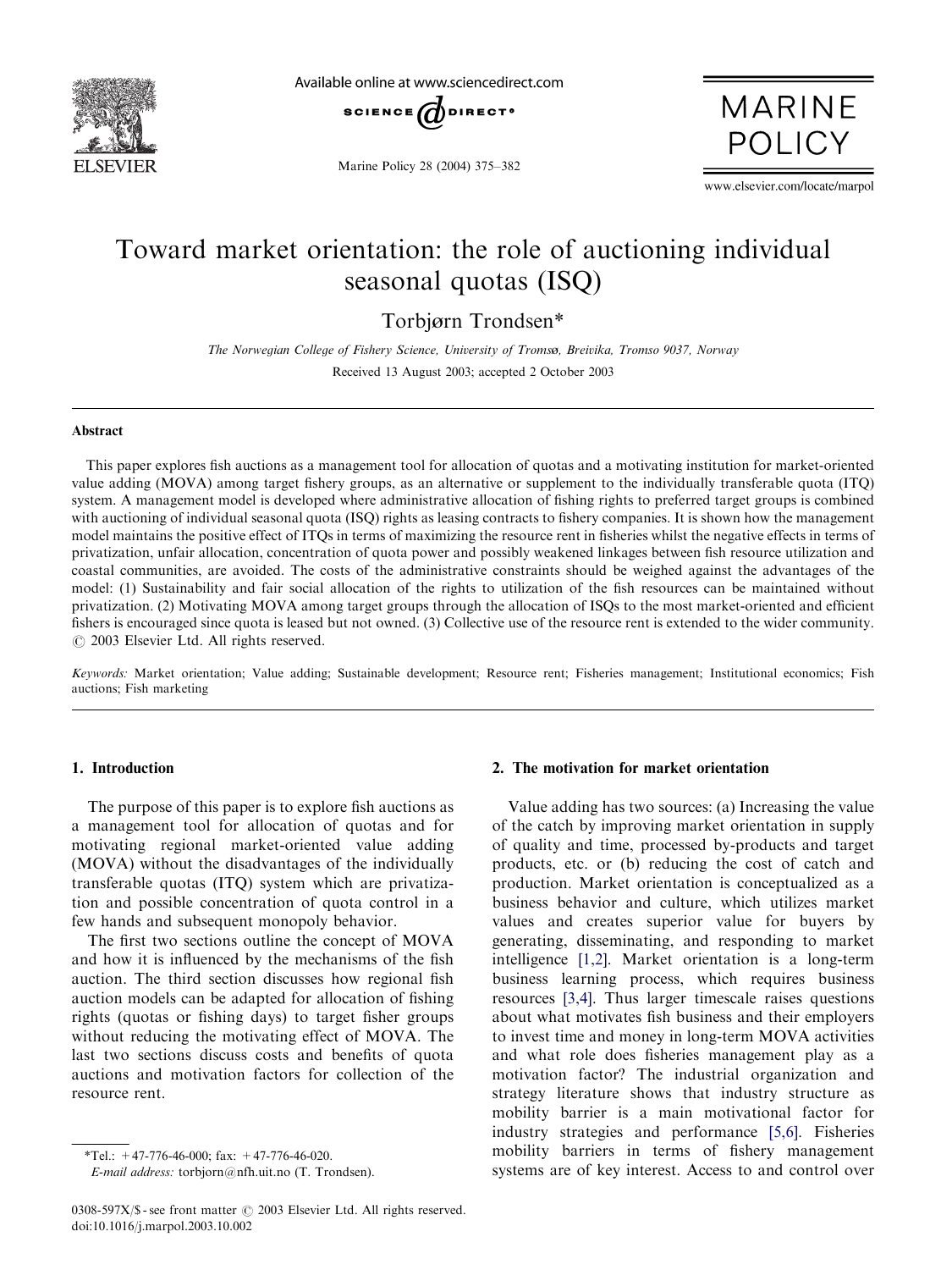raw material is a main barrier for fishing firms operation and for resource rent generation [\[7\]](#page--1-0).

Over time, the objectives of fisheries management have progressed from motivating maintenance of sustainable fish stocks, to allocating fishing rights to preferred fisher groups and lately to improving profitability through cost efficiency. So far, less attention has been paid to fisheries management impact as a motivational factor for MOVA [\[8\]](#page--1-0). Here, we will discuss fish auction as a management tool for motivating MOVA of fish quotas.

### 3. Motivation for market orientation through fish auctions

The principal advantage to fish auctions is that they allocate and exchange diversified values between demand and supply [\[9\]](#page--1-0). Fish auctions have been utilized as the main instrument to exchange multi-species landings of fresh fish between fishers and first-hand buyers in most European countries. The experiences from these auctions show that the fishers gain higher prices compared to all other exchange systems if the catch attributes and/or purchase preferences are heterogeneous [\[10\]](#page--1-0). Auctions that offer catch from many vessels give heterogeneous buyers the opportunity to purchase their preferred part of the landings (e.g. one species of a specific size and quality) from several catching vessels. The buyers then have the opportunity to specialize in products and markets. Such strategic specializations may improve the market-oriented margin [\[11\]](#page--1-0).

An alternative to the auction is contracts (short or long run) directly between individual vessels and the first-hand buyer as practiced in the Norwegian cod fishery. Buyers under such contracts are obliged to purchase the entire catch, which may contain a broad range of heterogeneous product attributes. The product attributes in the catch that do not fit the purchaser's specialization profile will, in such cases, meet less demand compared with the product attributes which do. Such contracts, between sellers of catch containing heterogeneous product attributes and specialized buyers, reduce the possibility for product specialization and MOVA in this transaction compared with exchange through auctions where heterogeneous buyers are present. This hypothesis is confirmed by comparative analysis of north Atlantic fish landings which show that the average prices paid for catches under contracts are significantly lower than prices for fish traded through auctions [\[12\]](#page--1-0). It is also a trend in Iceland that buyers who control catchers under long-term contracts resell in the auction parts of the catch that do not fit their own specialized vertical integrated production. This means that the first-hand buyer collects the margin, which the fishers would otherwise collect if they sold directly through the auction [\[10\]](#page--1-0).

Fish quotas have heterogeneous product attributes that have various values (product prices and costs of catching) for different fisher groups. The values vary with quota attributes such as species, quantity, fish size, season, catching area, catch gear, days at sea, permissible by-catch, closed fishing area, spawning ground regulations, etc. Fishers with different preferences will put various values on quota attributes depending on their capability with respect to vessel type, fishing gear, home location, seasonal combinations, onboard processing and marketing strategy (Fig. 1).

If quotas are allocated by administrative systems (e.g. tons after size of vessel), the options regarding combining quota attributes among individual vessels are constrained and so is the opportunities window for positioning toward specialized markets. The value adding activities are under such constraints more motivated toward cost cutting value adding activities controlled by the fisher [\[8\].](#page--1-0)

If the fishers are free to choose among the quota attributes either through a unregulated fishery or if the quota's attributes are exchanged through auctions, the fisher's number of attribute choices may increase, which increases the possibility of bundling attributes that best fit the fisher's strategies, preferences, and the vessel's capabilities.

Such increased number of choices may improve the opportunity window for specialization of catch, processing and MOVA. Exchange of quotas in auctions will generate a price—actually a resource rent—that fishers are willing to pay to the quota owners whilst still able to run a profitable catching and processing operating for themselves. Competition for quotas among fishers also gives an incentive to increase operation margins between costs and market values. Without governmental constraints on what type of vessel the fishers are allowed to use, the fishers are motivated to choose the mix of products, markets, species, processing technology and capacity which satisfy their rent expectation from a given quota in the same way as the ITQ systems [\[13\].](#page--1-0)

This will motivate all participants to improve the value adding of limited total quota, which in turn may increase the resource rent generation. The quota owner might through these kinds of auction sales, collect the



Fig. 1. Quota allocation and value adding orientation.